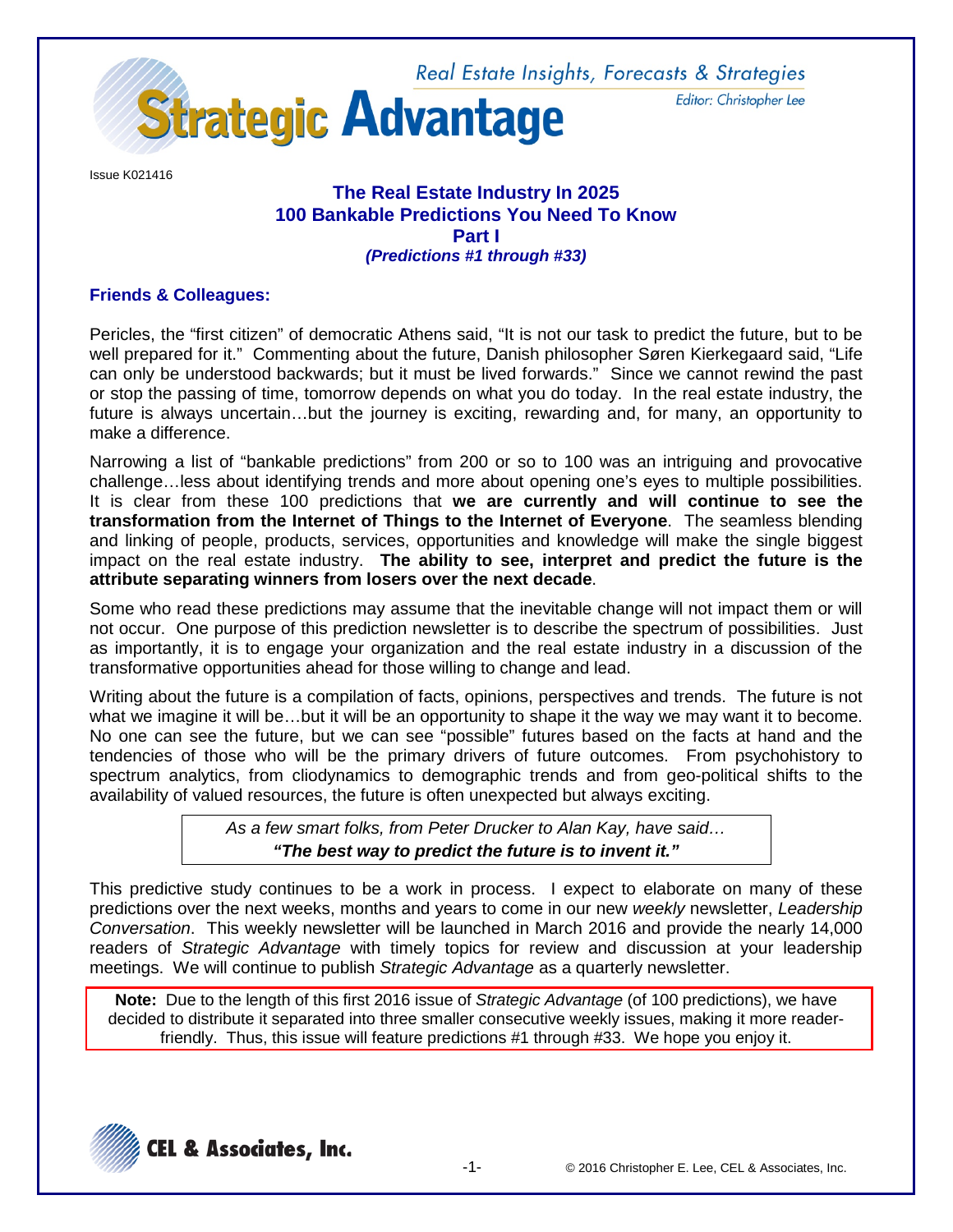1. **The U.S. will move ever becoming** a **cashless society**. Mobile devices, digital jewelry and apparel, and payment technologies (e.g., Apple Pay, Google Wallet, Square, Venmo, bitcoin and others with biometric technologies) will reduce the need for cash. The release of Zcash (untraceable Bitcoin alternative) could be a transformative event. (Nearly \$1.0 billion in capital funding has flowed into bitcoin companies.) The adoption of EMV chip card technology will accelerate this conversion. In



Sweden, for example, four out of five purchases are made electronically, and 95% of all sales at retail stores are handled electronically. Say "goodbye" to the underground economy (around \$2 trillion today) and say "hello" to a national sales tax, bartering and electronic wallets.

- 2. **Medical care will be driven by health monitoring via bio-connective data and advancements in nano-technology and DNA mapping**. Most people will have three to four medical devices or bio-chips inserted under their skin, in their clothing, adhering to their skin as a BioStamp, or embedded within their mobile phones, computers, watches and in-home appliances, entertainment devices and cars. By 2025, electronic patient portals via a robust Medical Body Area Network (MBAN) will be commonplace. Within a decade, as many as 35% - 40% of Americans will be linked and/or remotely monitored by healthcare professionals. Think a more robust strava.com. (For those not on FitBit or familiar with Strava*,* it is a website that tracks and analyzes your exercise and/or training efforts.) By 2025, the U.S. will likely face a shortage of up to 90,000 doctors, which will mandate **residential and office building owners to become the earlier adopters of the new healthcare linking technologies**. The evolution of M-Health is underway.
- 3. **Regenerative and alternative energy will be readily available, storable and reusable**. By 2025, up to 25% of the U.S. energy supply will come from renewable energy sources. Solar photovoltaic panels, wind turbines, "sea snakes," mechanical ocean carpets, special buoys and wave energy will transform the way real estate assets are located, designed, engineered, constructed and operated. And don't forget the benefits of rooftop and exterior wall landscaping. According to recent studies, a "living wall" can increase the value of a commercial building by 20%. A new home or business goes solar every 2.5 minutes. Within a decade, every best-inclass developer will employ a Director of Sustainability. Check out Ambius (ambius.com) for a peek at living walls and how they could look when used in the real estate industry.
- 4. **By 2025, 25% - 30% of real estate firms in existence in 2015 will be gone** via merger, acquisition, bankruptcy, retirement or inability to compete. This "exiting" transformation will result in the emergence of the "Big Three" within each asset class and service sector. In the services sector, for example, CBRE and JLL have locked up two of the three spots. The battle over the next decade for the third spot will be among Cushman & Wakefield, Colliers International and, depending upon the strategies deployed, Newmark Grubb Knight Frank. Watch for Internet firms such as Google or Amazon to explore and perhaps acquire an ownership position in one or more major real estate services providers…changing the competitive landscape dramatically. Furthermore, the battle for who controls big data in the real estate industry will intensify over the next decade.

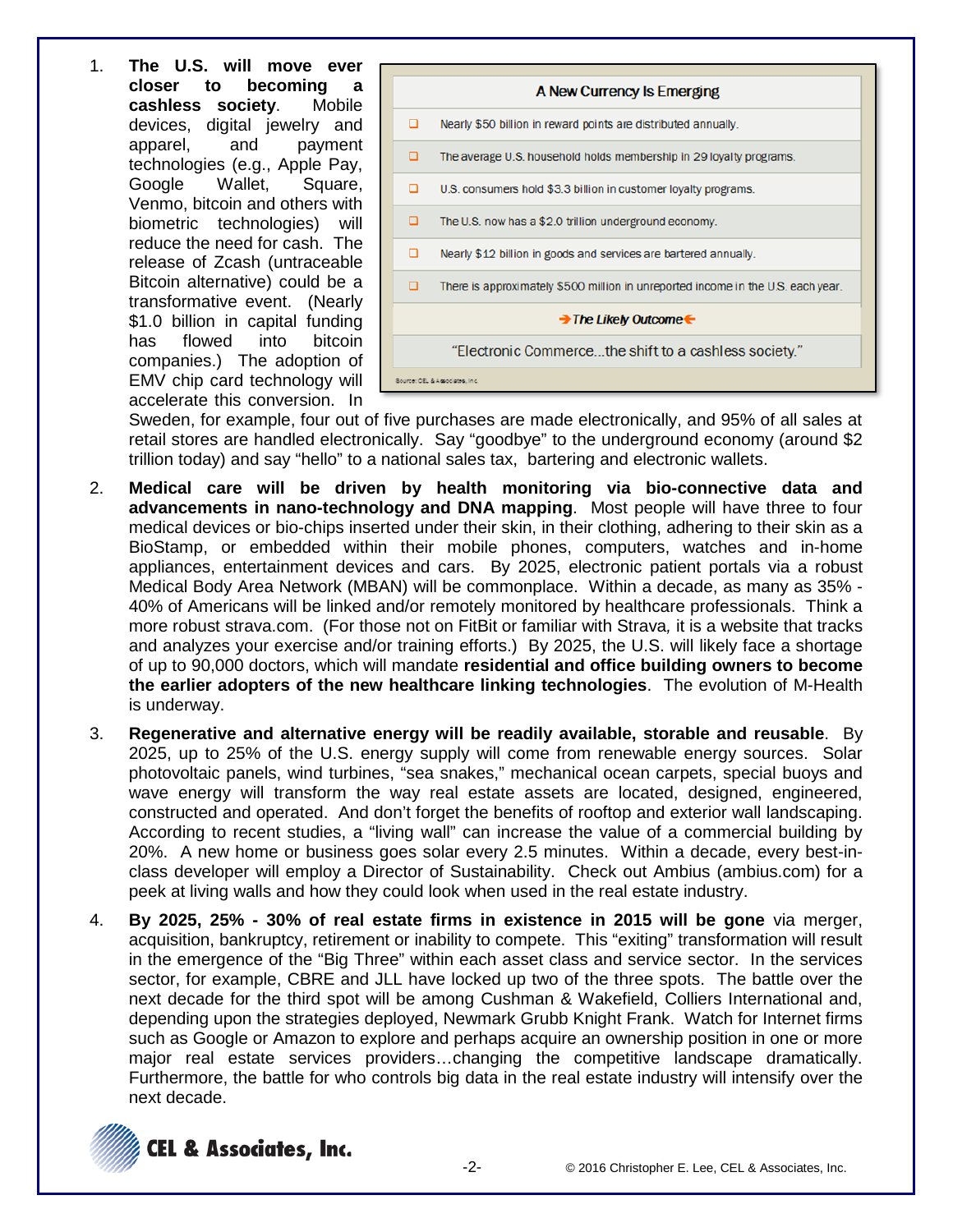- 5. By 2025, due to healthcare and medical advances, biometric sensing, better eating and dietary practices, lifestyle changes and other longevity advancements, some families in **the U.S. will have four living generations**. The first person to live beyond age 125 is alive today. In 2015, the number of Millennials surpassed Baby Boomers (75.3 million vs. 74.9 million). By 2025, as many as 25% of the U.S. population will be in multi-generational households. The demand for a different kind of residential rental properties (single-family and apartments) will accelerate over the next decade to meet the needs and expectations of each generation. **Forget the "Granny Flat," and embrace the "Grandparents' Wing," and the "Boomerang Hub."**
- 6. **The concept of everyone getting a college degree will be coming to an end**. Just-in-time knowledge specialists and crowd sourcing will be commonplace, and the balance between college and trade degrees is shifting. The future of higher level education will be in the "University of Everywhere." By 2025, up to 10 million college students will be taking at least one online course (up from 1.6 million in 2002). Approximately 85% of U.S. colleges will be offering online courses (currently 62%). Within a decade, **60% - 70% of training**

| The Changing Business Paradigm    |                                                    |  |  |  |
|-----------------------------------|----------------------------------------------------|--|--|--|
| Old School                        | New School                                         |  |  |  |
| Fine-tune existing practices      | Re-invent existing practices                       |  |  |  |
| Manage opportunities              | $\rightarrow$ Create opportunities                 |  |  |  |
| Focus on competitors              | $\rightarrow$ Focus on customers                   |  |  |  |
| Legacy systems and policies       | $\rightarrow$ Value-creating systems and processes |  |  |  |
| Connected by employment           | Connected by a motivating vision                   |  |  |  |
| Success as a goal                 | $\rightarrow$ Success as a recurring outcome       |  |  |  |
| Individual aspirations            | Collective purpose and alignment                   |  |  |  |
| Keeping score                     | $\rightarrow$ Shaping a future                     |  |  |  |
| Trying to change how people think | Trying to get people to think differently          |  |  |  |
| Process and procedures            | Flexibility and customization                      |  |  |  |
| Source: CEL & Associates, Inc.    |                                                    |  |  |  |

**for real estate professionals will be online or led remotely. Training will be more "ondemand" and based on gamesmanship, one-upmanship and brinksmanship platforms**. The opportunity impact of student housing location and structure of real estate talent management departments (e.g. the need for training) will be significant.

- 7. **By 2025, domain names as we know them may end**, as Americans purchase individual light spectrums for business or personal use. Visual and virtual worlds, personal information data banks and inter-connected knowledge will be individually controlled and populated.
- 8. **Global online retail sales could reach \$4.3 trillion by 2025**. Within the next decade, total online retail sales could be 19% of all retail sales (currently around 7%). In the U.S. online retail sales could increase from \$334 billion in 2015 to \$750 billion by 2025 rendering many retail centers irrelevant or in need of dramatic transformation. FMCGs (fast-moving consumer goods) could be as much as \$130 billion within 10 years. By 2025, nearly 100% of music and 75% of all books will be purchased digitally. By 2025, online retail stores in the U.S. could number over 300,000. Only six new malls have opened since 2006. **Owners of retail real estate should reinvent and/or repurpose their product, business and service models to survive** this Internet juggernaut. Smaller malls outside major cities will be the first to go. Larger malls must reinvent and re-energize their locations or they, too, will disappear. The distinction between online and offline is merging rapidly.
- 9. **The real estate industry will enter a new growth cycle between 2023 - 2028 (the "Age of Globalization & Knowledge")** after the downturn preceding 2020. This new cycle will flourish and peak around 2028 (assuming the Federal government or Federal Reserve doesn't tinker with the inevitable). The primary drivers of this new growth cycle will be activities directly and indirectly related to life sciences, bio- and nano-technology, generational shifts, relocation to urban and urban-adjacent markets, growth in artificial intelligence, robotics, micro-farming, alternative energy, STEM research, global unrest, cyber security and technology innovations. Not all markets will benefit from these transformative trends. **The unfolding "Game of Gigabits" will change many MSAs, creating distinct winners and losers.** Watch for the



**CEL & Associates, Inc.**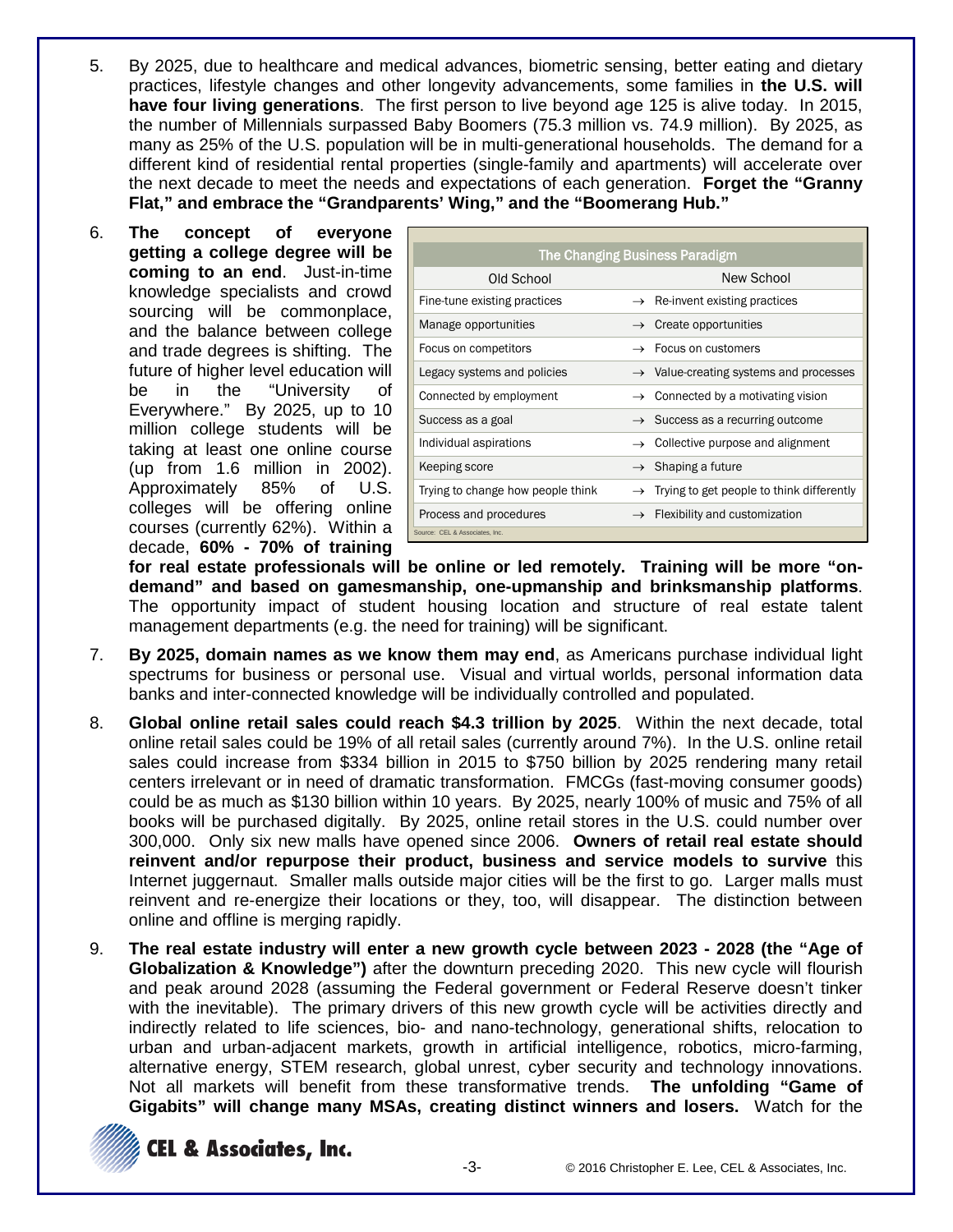emergence of "cloud immigrants" appearing as holograms to become an employment norm. Location may not be as important as connectivity. Access will trump ownership. Will you be ready for this new cycle?

- 10. **By 2025, nearly every human on Earth will be hyper-connected**, creating a sea of new consumers shopping online for goods and services. By 2020, 34 billion devices will be connected to the Internet. The movement of goods and the accessibility to services will create incredible demand for new forms of warehousing and distribution. **Watch for demand for 50,000 sf or less warehouse/distribution** (filling gaps between the omega facilities). Around 75% of distribution centers are approximately 200,000 sf or larger, but by 2025, that percentage could drop to 63% - 68%.
- 11. **Watch for the acceptance of Blockchain (or something similar) to allow digital transfer of value and assets without a middleman** (Brokerage firms take note). With the probable emergence of the "Certified Underwriter" over the next decade, the ability to acquire, dispose or lease space in commercial assets no longer will need an intermediary. Accounting and law firms, along with financial advisory companies, are likely to become these Certified Underwriters by 2025. The role of a real estate Broker will shift from "selling" to "connecting and advising." **Within a decade, 50% of today's real estate Brokers will be gone**, replaced by technology-savvy, financially astute, transaction-based, relationship Advisors/Advocates.
- 12. Individuals will "meet, gather and get together" in cyberspace with no travel or meeting space required. **In an "always-on" environment, knowledge and skills follow the individual…physical space is less relevant and seldom necessary**. Think **NeueHouse** (neuehouse.com). By 2025, virtual space, holography and







other Internet-based technologies will render many of today's meetings outdated and ineffective.

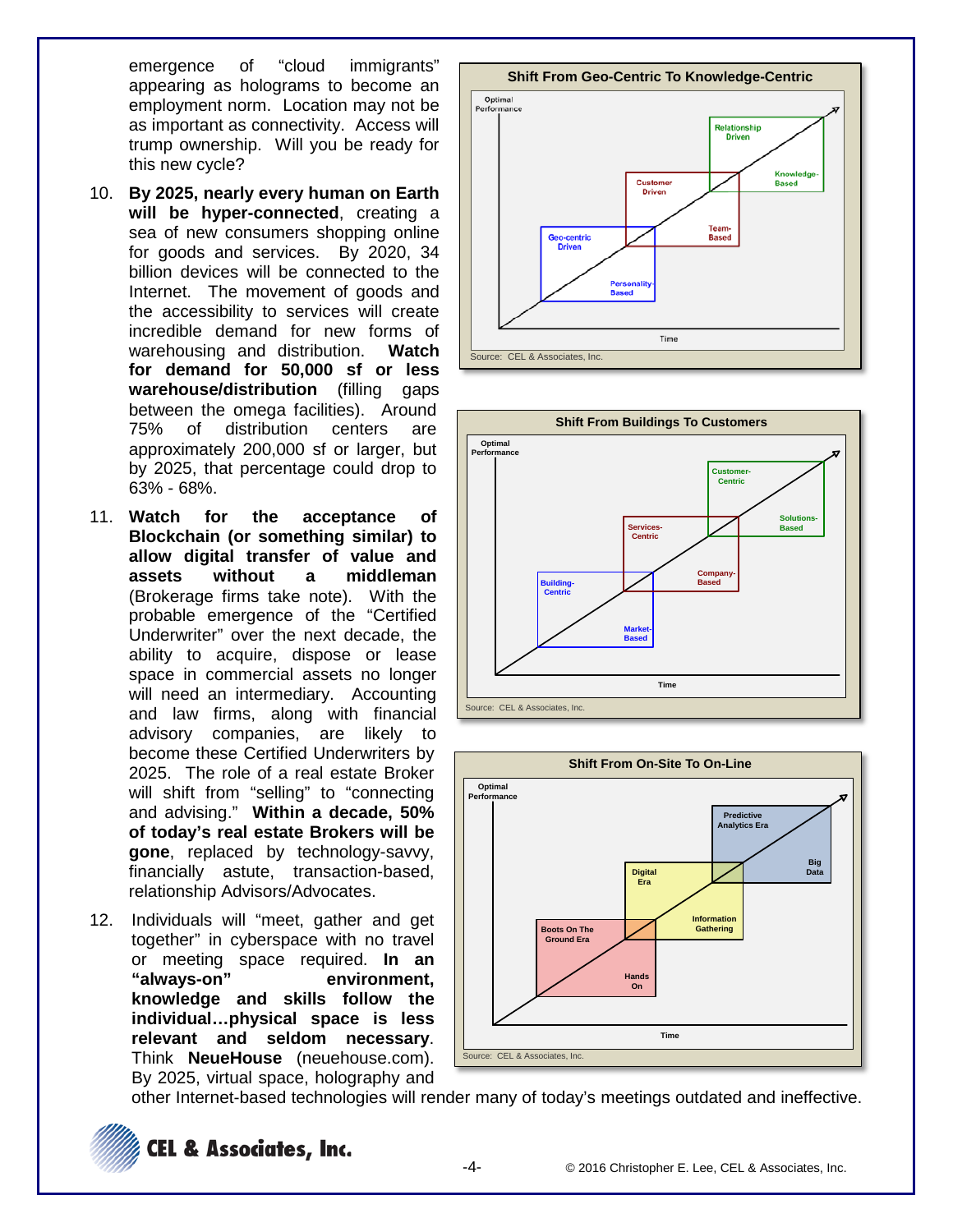Office buildings, apartments and retail centers will have dedicated areas for virtual meetings. Watch for anthropomorphic human-machine interfaces to make meetings relevant and productive. Wireless charging points will proliferate with **Qi and PMA technology present in every real estate building**.

13. Driverless cars (Level 4 automation) will be a real and an accelerating trend (no pun intended). **Autonomous cars will be commonplace by 2025, and by 2035 will have a near monopoly on auto sales**. (Today cars sit idle about 95% of the time, and 17% of household budgets go to transportation). The number of miles traveled by car for those 34 years and younger is down 39%. Those that stand to lose are the automobile insurance industry (\$100 billion), automobile finance market (\$98 billion), the parking industry (\$100 billion) and the \$300 billion automotive aftermarket. A vehicle-togrid distribution system will be a reality. Say "hello" to a driverless Uber, and say "goodbye" to taxis and aftermarket retailers. **By 2025, some invaluable real estate opportunities will occur involving the adaptive reuse of parking lots and garages.** Expect proposed legislation on limiting the number of cars a household can own; watch for significant taxes on new car sales; do not be surprised to see the banning of cars during certain hours in the CBD; and expect to see less street parking and more light rail systems. Use of America's roadways will be charged to users on a per mile basis.

In the United States, the National Highway Traffic Safety Administration (NHTSA) has proposed a formal classification system for *autonomous* vehicles.

- *Level 0:* The driver completely controls the vehicle at all times.
- *Level 1:* Individual vehicle controls are automated, such as electronic stability control or automatic braking.
- *Level 2:* At least two controls can be automated in unison, such as adaptive cruise control in combination with lane keeping.
- *Level 3:* The driver can fully cede control of all safety-critical functions in certain conditions. The car senses when conditions require the driver to retake control and provides a "sufficiently comfortable transition time" for the driver to do so.
- *Level 4:* The vehicle performs all safetycritical functions for the entire trip, with the driver not expected to control the vehicle at any time. As this vehicle would control all functions from start to stop, including all parking functions, it could include unoccupied cars.
- 14. Artificial intelligence, multi-sensory communication and robotics will render many jobs obsolete, creating a new wave of employment opportunities and requiring the commercial real estate sector to reinvest in progressive building designs, operating systems and tenant interface. **By 2025, 10 million or more jobs will be lost to robotics**. Over the next decade, many jobs will be "taskified" as the U.S. economy shifts to an uberization of human capital thus changing the nature and role of real estate service providers. Real estate companies must prepare today for a tomorrow when a "Property" Manager's role shifts to "Relationship," "Business" or "Enterprise" Director or perhaps "Asset Navigator" and away from the current asset-centric titles such as Property or Facilities Manager. **It would not be surprising to see many office buildings less than 250,000 sf in size being managed remotely**. The first of many self-cleaning buildings will be a reality.
- 15. According to our friends at Stratfor, the Middle East will continue to be chaotic at best and catastrophic at worst. China will struggle with slowing economic growth, an emerging middle class that wants more, remnants of the Red Guard still holding power and worsening pollution. Russia will be or on the verge of collapse (increasing world tension), **Europe will split into two to four factions**, and Muslim extremists will struggle with unsustainable social/entitlement programs and disenfranchised followers. A growing immigrant population will besiege Europe. "Trade scapegoating" is likely to rise resulting in protectionist measures and increases in political conflicts.

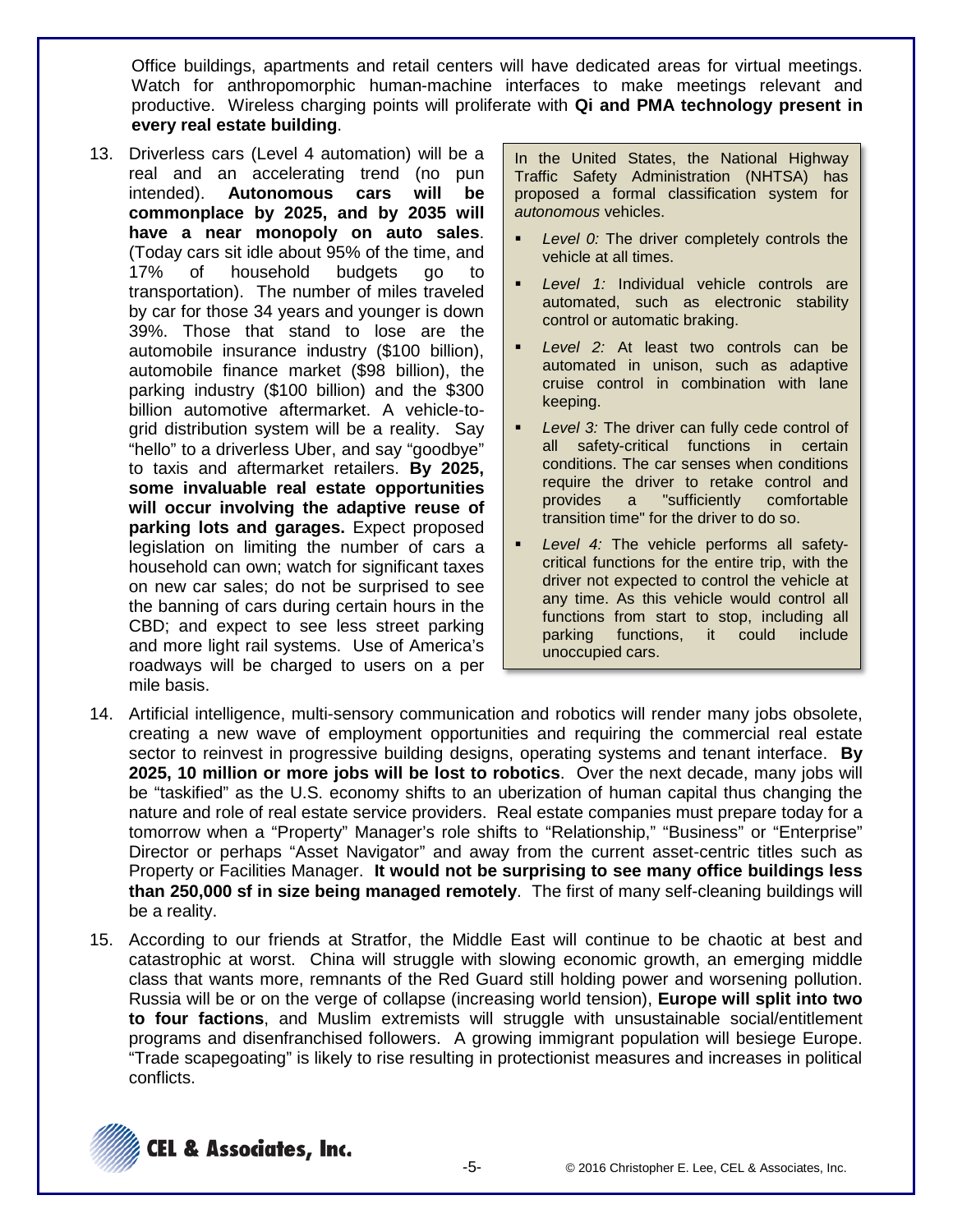- 16. **The U.S. will shift to a renter-based society as homeownership shifts to "homerentership."** Watch for overall homeownership percentage to drop to the high 50s (currently around 63%). This will be great for the apartment sector, and bad for Boomers hoping to retire on proceeds from selling their home. (What Gen Xers or Millennials have the financial resources to buy those homes?) Watch for an increasing number of Baby Boomers, however, to downsize, move to walkable and transit-friendly communities, relocate to vibrant urban markets, incorporate ancillary income opportunities such as **Airbnb**, **HomeAway** and **Onefinestay** into their financial planning, and move to areas near college/university campuses, healthcare facilities and transit centers. Today, only 10% of Baby Boomers want to move to a retirement or age-restricted community. By 2025, that percentage could double. In addition, in 2014 **only 14% of children under the age of 18 were living with parents in their first marriage, with a father who worked and a stay-at-home mother**. In the 1960s, 50% of children lived in that family environment, according to Pew Research Center. Pew also noted that children "living with cohabitating parents or single-parent families were 2-3 times more likely to be living in poverty than children in married parent homes." First-time marriages are being delayed and the age of a woman having her first child is now 2 years later than in the past. Did you know that **one-third of today's marriages (35%) start online and that over 42 million adults have been married more than once?** This has significant long-term impacts on rental and affordable rental housing over the next decade. Furthermore, the marriage apocalypse appears to be accelerating. "Second Career" Boomers will be attracted to dynamic markets and affordability and rent control will be a front and center issue.
- 17. Digital connectivity…everything…everywhere. Wireless communications and accessibility will

make the world and real estate industry far more connected. In this ultra-digitally responsive world, more "things" will be connected to the Internet than people. **Every operational aspect in property and community management will be driven by and connected to the Internet and each other**. Watch for the emergence of the "Digital Manager" and "Digital Leasing

|                                 | <b>Real Estate Cycles Have Names</b>            |
|---------------------------------|-------------------------------------------------|
| Time Period                     | Cycle                                           |
| 1983 - 1988                     | Age of Awakening Boomers & Entrepreneurism      |
| 1993 - 1998                     | Age of Technology & Start-Ups                   |
| 2003 - 2008                     | Age of Exuberance & Debt                        |
| 2013 - 2018                     | Age of Capital, Asset & Entity Rebalancing      |
| 2023 - 2028                     | Age of Globalization & Knowledge                |
| 2033 - 2038                     | Age of Technology & Non-Land-Based Environments |
| Source: CEL & Associates., Inc. |                                                 |

Representative" in apartment communities. Within a decade, touch-screen technology will be in every apartment unit for such services/features as repair requests, rent payments, connectivity to personalized healthcare services, security, digital pet services, entertainment, smart unit controls, concierge-like services, drone delivery areas, package arrival notifications, etc. Leasing representatives will be deploying predictive analytics to increase the probability of a lease. **The biggest technology concerns for apartment owners and operators in 2025 will be** cell phone bars (no dead spaces), bandwidth and **a team that can keep all technology up and moving 24/7**.

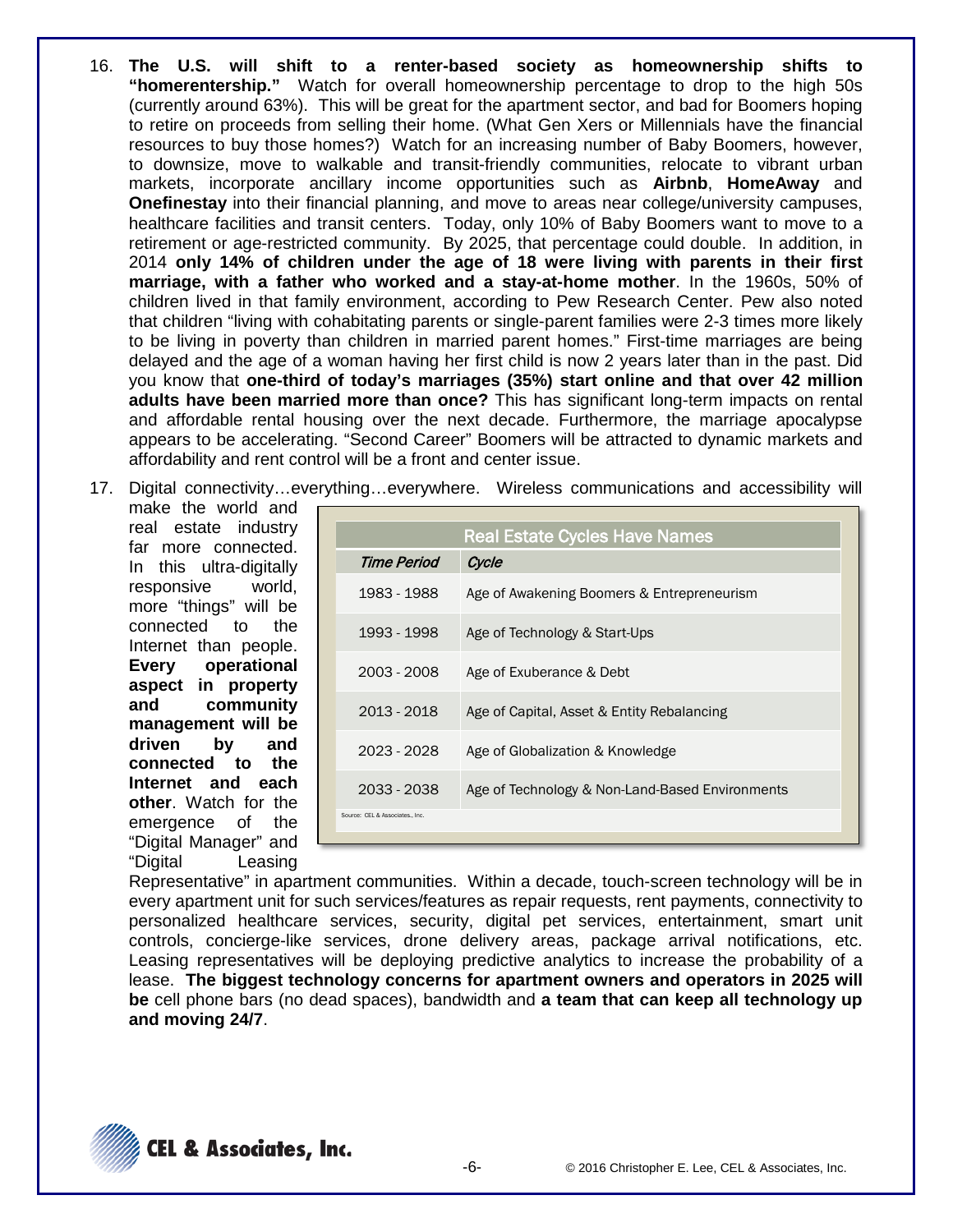

- 18. **Advancements in lighting, genetic crop modification, energy and water recycling will make year-round growing of food within commercial buildings commonplace**. Watch for the proliferation of high-rise farms in and around CBDs and alternative "growing" uses for large warehouse space. Adaptive reuse of commercial buildings into "farms" will accelerate. These high-rise farms could reach up to 60 stories, but **a 12-story mixed-use farm with residences would be a more popular option by 2025**. In Japan, a former Sony semiconductor factory now harvests 10,000 heads of lettuce *per day*. In New Jersey, a run-down steel factory (69,000 sf) soon will be producing 2 million pounds of produce per year using 95% less water than a field farm. MIT's City Farm claims to be 70%- 90% more efficient than traditional watering. Do not be surprised to see several biophilic cites emerge over the next ten years. Chicago's O'Hare aeroponic garden is another example of urban indoor farming. Today every calorie Americans consume costs approximately 10 fuel calories to produce and ship. **Watch for 5% - 7% or more of existing urban aging, non-competitive and inefficient office and industrial space to be converted to urban farms**. In Pueblo, Colorado, today there are 3 million sf of indoor marijuana cultivation and another 2 million – 3 million sf of indoor farms area slated to be constructed. Freight Farms may be a precursor of urban farming. Indoor farming will increase dramatically over the next decade. There are 700,000 unused shipping containers in the U.S. Start-ups like Growtainer or CropBox may be the norm within a decade. **Do not be surprised to see a Commercial Farm REIT by 2025, or sooner**.
- 19. Big Data, when combined with health monitoring, will make **apartment units and personal computers the gateway to preventive and ongoing medical diagnoses**. Smart grids, walls in apartment buildings and cube workplace dividers will be connected to local hospitals and medical personnel…providing 24/7 healthcare via "living connectivity." Big data within real estate firms will be used for such innovations as intelligent transportation, market insights, product development, consumer empowerment, improved collaboration, efficiency, rapid experimentation, and customized marketing and business development activities. By 2025, all newborns will have their own DNA map. New residents in apartment buildings will be able to "plug in" digitally upon arrival. Privacy concerns will abound in this "new normal."
- 20. Battery power will be 10 times stronger than today, creating a wave of lightweight cars and aircraft. Getting from point A to point B will be quicker and more efficient. **Think micro cars, micro airplanes, micro drones and micro delivery vehicles.** Do not be surprised to see super-fast charging in 30 seconds or less, and satellite-to-device automatic charging. A few innovations in the next decade include laser-made micro-supercapacitors, 3D copper foam

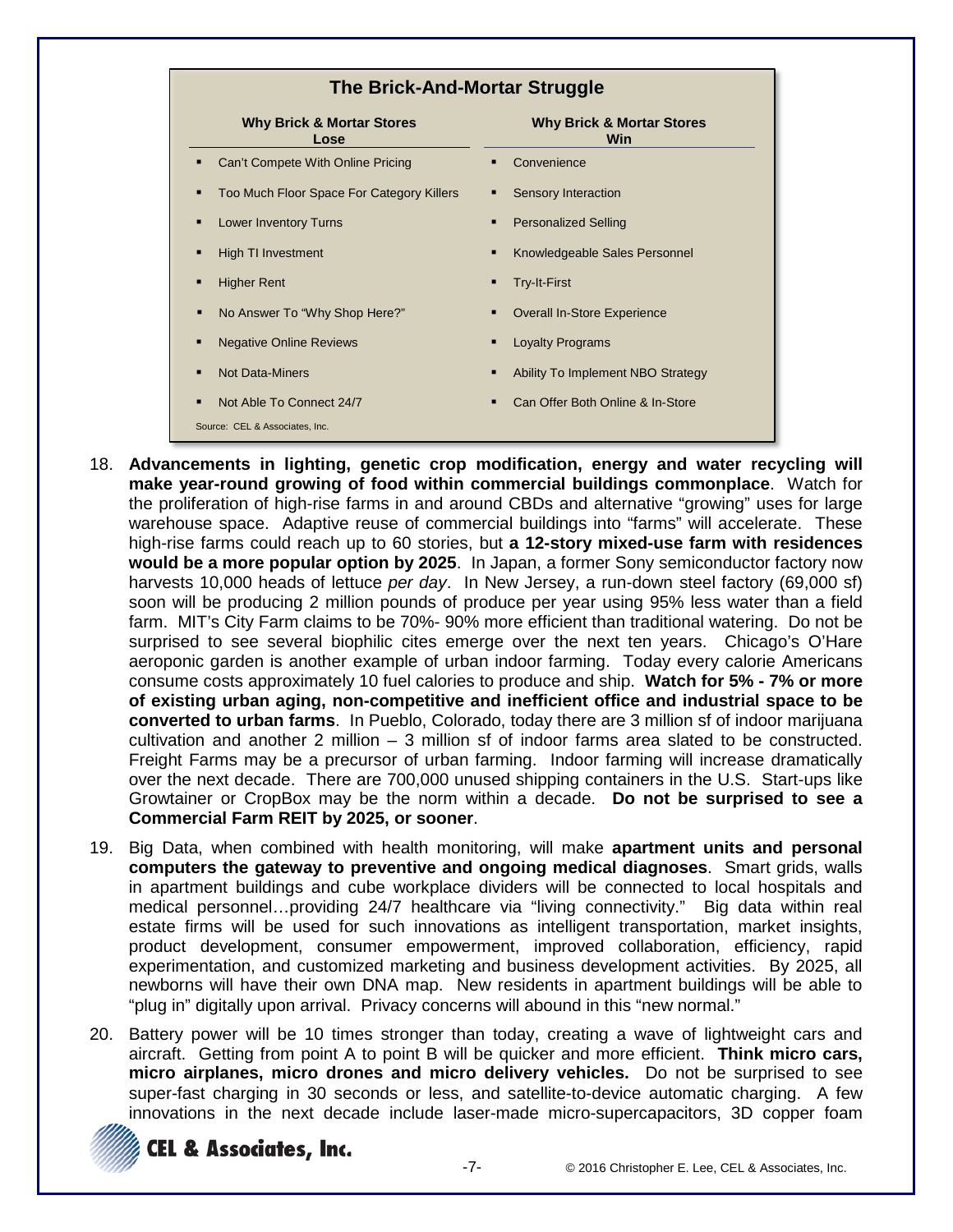batteries, solid state batteries, aluminum graphite batteries and skin/body electricity harnessing. Commercial office buildings will look and feel more like FedEx as people, products and activities work in a seamless system of just-in-time interactions. Parking structures will become accessibility terminals and moment-in-time docking stations. Building designs must be "futureproofed."

- 21. By 2025, the process and method of determining asset value will be dramatically different. **Do not be surprised to see buildings with five – eight different valuation points (asset value, tenant value, connective value, energy conservation/generator value, ancillary income value, performance value and potential value)**. Further, it is very likely that national tenants will lease space by **units of consumption** from national building owners. Watch for the rapid adoption of taxes and fines for all commercial and residential buildings unable to meet energy efficiency standards.
- 22. Most rooftops on any commercial, industrial, retail or apartment building will have some form of solar and/or wind power generation. Improvements in photovoltaic technology, chemical bonding and energy storage will make today's buildings an energy resource. **Watch for energy to be derived from windows, exterior walls and rooftops via new film covered materials**. Do not be surprised to see an energy Airbnb-like grid to emerge and add significant cash flow and value to commercial and residential buildings. In Milan, Italy, the Palazzo Italia office building "eats smog" (an "osmotic organism") while consuming 40% less energy.
- 23. Think small! **Homes, apartments, work stations and workplace environments will become smaller.** Families will have fewer children, urban dwelling will become popular, multigenerational households will be commonplace and shopping will mean "home delivery" or 3-D manufacturing. The 3D global market is expected to grow to \$21.1 billion by 2020. Personalization and diversity of choice will make the U.S. a quilt of residents who think big but live small. Check out meetup.com for a glimpse of this new sharing economy amid smaller living spaces. Think 300 sf – 400 sf micro units, shared kitchen and entertainment common areas, 25 sf – 75 sf of "personal" storage lockers and just-in-time deliveries of "for-the-moment" recreational equipment (owned or rental) and seasonal possessions. Apartment unit design and operational policies will place greater emphasis on creating more with less. Office workspaces will reflect this trend, as well. Watch for 3D food and clothing printers and iPad or iPhone remote food preparation and cooking technologies. Yes…**the real estate industry is about to experience a tsunami of change**. Real estate companies cannot be passive spectators in the emerging innovation economy.
- 24. **Watch for more single adults as a percentage of the U.S. population**. This rapidly growing segment will consist of widows, widowers, divorcees, Millennials and Gen Zs who delay marriage and alternative lifestyles. Watch for "limited-term" marriages (five, 10, 15 years). The nuclear family may be nearing its end. Family diversity will be the norm, and in its wake, the social impact will be significant. The apartment industry will be a beneficiary of this long-term trend. **Over the next decade, there will be no such thing as a "typical family."** American families will be configurations of relationships. Today, less than 50% of U.S. children live in a traditional home vs. 80% in the 1960s.
- 25. **Independent Consultants will flourish**. **Working from home and working independently will reduce real estate company payrolls and demand for "dedicated" office space**. Between 2005 and 2015, telecommuting in the U.S. increased 102%. Sixty percent (60%) of today's co-working offices are expected to grow. It would not be surprising to see, within a decade, 20% - 30% "core" employees (excluding on-site personnel) in every real estate organization supported by 70% - 80% self-employed, temporary, IC or for-rent employees who are highly specialized and utilized based only on need. On-boarding will be a daily event. Corporate culture will be the emotional tie-in. **Training and shared work (think Dropbox or GoToMeeting on steroids) will redefine the 2025 operating structure of many real estate firms**.

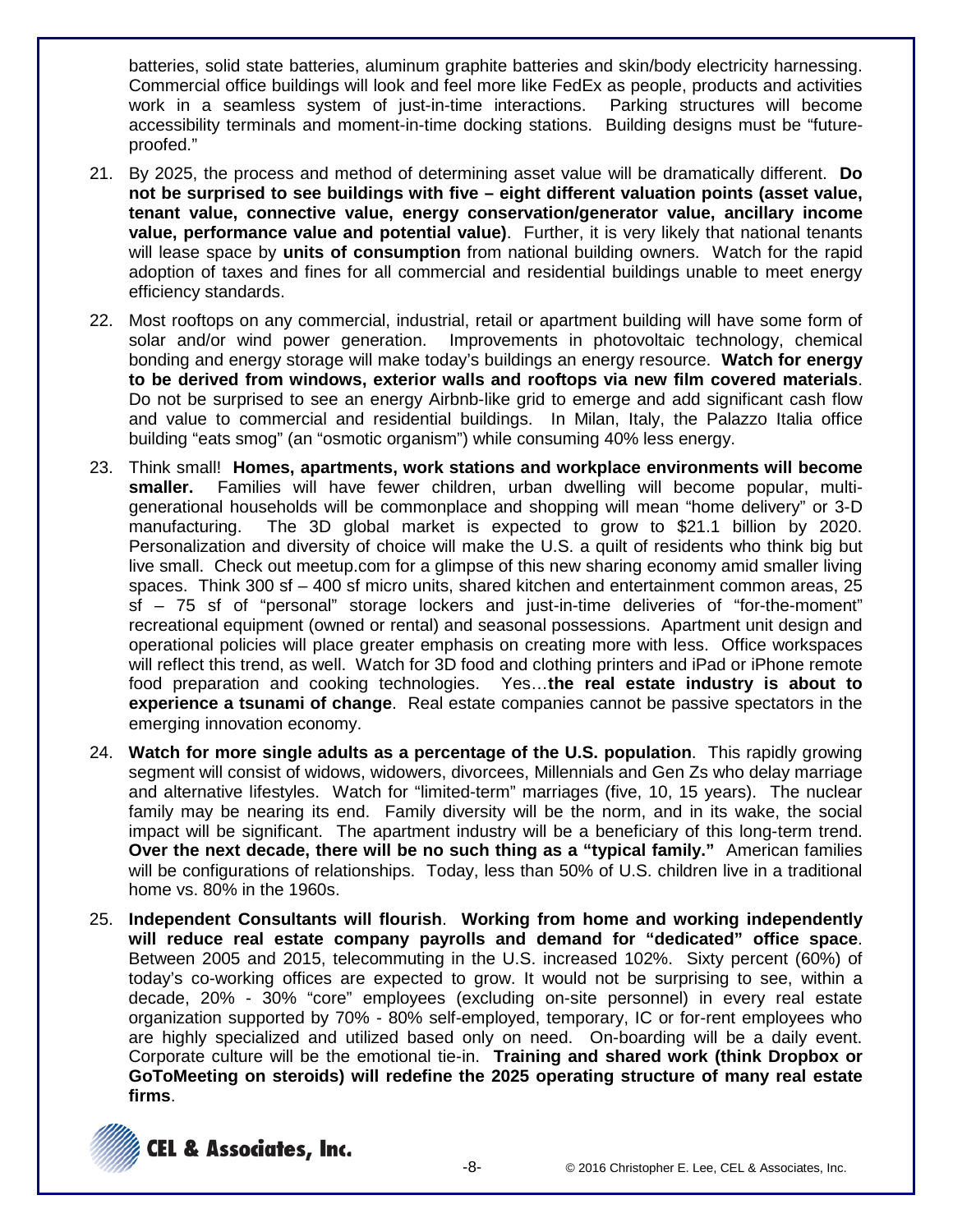26. **The proliferation of robotics could assume up to 70% of assembly line work and a significant percentage of fast food, medical and construction jobs by 2025.** The commercial segment of the robotics industry could reach \$17 billion in sales by 2025…the personal segment could add another \$9 billion. From cleaning office buildings to modular construction and from warehouse storage to manufacturing, **robotics will reshape the "functional footprint" of 60% or more of today's commercial buildings**. The world's first robot-managed farm (spread) just opened in Japan. Nanobots will be capable of performing medical procedures inside our bodies. Robots will take care of our elderly, engage in personal (limited) conversations, and perform many of our personal chores. Jibo, the world's first social robot, will debut in April/May 2016 (think Siri with far more interaction). In addition, it can remember faces, tell stories and politely remind you of important tasks and events. **This shift to robotics (business or personal) could be the economic engine that drives the revitalization of many former midwest and northeast "manufacturing" states.**

| <b>Top Cities For Millennials</b> |                   |                           |  |  |
|-----------------------------------|-------------------|---------------------------|--|--|
| <b>Rank</b>                       | City              | % Population<br>$25 - 34$ |  |  |
| 1.                                | Cambridge, MA     | 27.7%                     |  |  |
| 2.                                | Alexandria, VA    | 24.4%                     |  |  |
| 3.                                | Jersey City, NJ   | 22.8%                     |  |  |
| $\mathbf{4}$ .                    | Manhattan, NY     | 22.1%                     |  |  |
| 5.                                | San Francisco, CA | 21.5%                     |  |  |
| 6.                                | Washington, D.C.  | 21.5%                     |  |  |
| 7 <sub>1</sub>                    | Boston, MA        | 21.5%                     |  |  |
| 8.                                | Seattle, WA       | 21.4%                     |  |  |
| 9.                                | Minneapolis, MN   | 21.3%                     |  |  |
| 10.                               | Denver, CO        | 21.2%                     |  |  |
| 11.                               | Austin, TX        | 21.2%                     |  |  |
| 12.                               | Sunnyvale, CA     | 20.4%                     |  |  |
| 13.                               | New York City, NY | 17.3%                     |  |  |
| 14.                               | Brooklyn, NY      | 17.3%                     |  |  |
| 15.                               | Ann Arbor, MI     | 17.2%                     |  |  |
| 16.                               | Berkeley, CA      | 17.0%                     |  |  |
| Source: Forbes 2015               |                   |                           |  |  |

- 27. **Watch for more edge cities to develop around major CBD as virtual communities begin to replace the need to "be there."** Aging Boomers will slowly move into walkable urban areas, while working Gen Xs, Millennials and Gen Zs will use robust transit systems, shared bicycles, electric transport buses and work-from-home options from edge cities and transit-connected suburbs for their commerce and their lifestyle. Watch for 18-hour markets to emerge as the U.S. development patterns become more in balance. **The American Dream of the '50s and '60s has been replaced by a spider-like web of American Dreams**.
- 28. **Journalism, as we have known it, will substantially be gone**, replaced by on-the-spot tweets, photos, videos and real-time reporting by citizens and self-interest advocates. Newspapers will be in rapid decline and **the Internet will become the main source of information**. Millennials get their news from a woven fabric of information, peer recommendations, tweets, shared videos, texts, social media and word-of-mouth (think a proliferation of BuzzFeed.com). News and information will be a salad bowl of problem solving, entertainment, social action, news, connectivity and sharing. Public relations within real estate firms will shift to robust web optimization strategies, predictive analytics, "instant" client/customer connectivity and knowledge-based content. Gone are generic ads…welcome to a world of personalized messaging, advertisements based on human needs, "step into" brand experiences and messaging directed to "who you are." **Retail and apartment owners and operators will need to embrace Oculus Rift-like technologies to compete for the discerning consumer**.
- 29. **By 2025, there will be many biosphere office buildings**. Similar to Amazon's 65,000 sf biosphere facility in Seattle, other tech and tech-related companies will embrace owning or leasing in buildings with botanical zones modeled on montane ecologies with serendipitous encounter designs. Google, Facebook, Apple and others are adopting this trend. Within a decade, office buildings will be places to assemble teams. **Office buildings in the future will look like a concierge hotel, operate like a spaceship, function as a teleport and be secured like the Pentagon.**

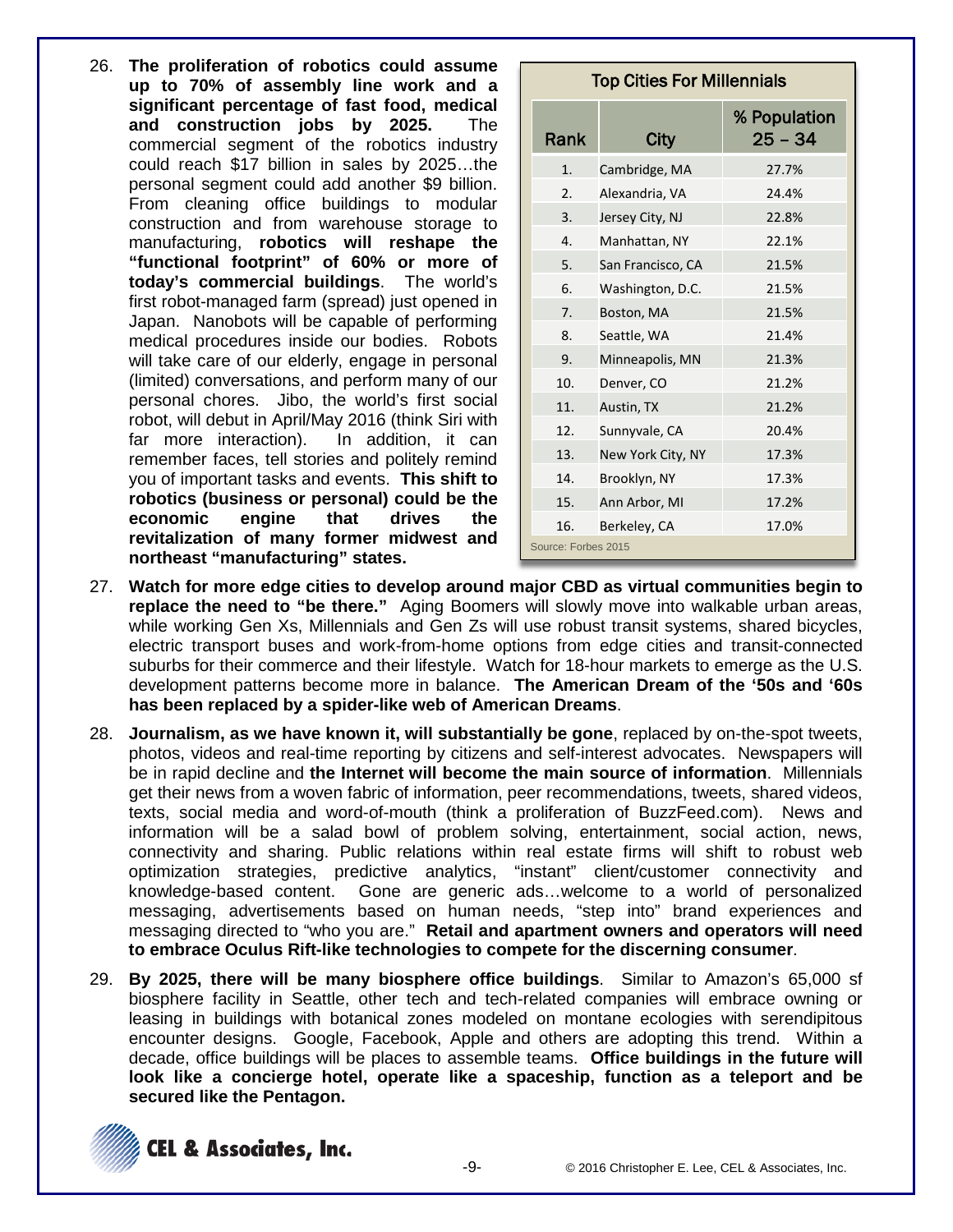- 30. Watch for several major multifamily firms (REITs and privately-held entities) to merge with or be acquired by hospitality firms. Imagine the potential enterprise value (for Shareholders) created by, say, Hyatt's acquisition of AvalonBay Communities or if Marriott acquired Greystar. The blending of hospitality with for-rent residential assets is accelerating. A new lexicon of brands, service offerings and design options will emerge over the next decade. Will "resitality," created by Waterton (waterton.com/careers#resitality), become the new lexicon for apartment owners and operators?
- 31. **Many American cities will struggle to support and accommodate aging citizens, arriving immigrants, multiculturalism, ill-equipped public transportation systems and outdated infrastructure**. The gap between the haves and have-nots will grow and result in massive deficit spending by the Federal and several state governments, anemic increases in household incomes, poor job-growth policies, increasing entitlement programs, declining workforce participation levels and higher taxes (with, unfortunately, fewer and/or inferior services provided). The U.S. consumer will have less to spend, and the U.S. will literally be a less prosperous nation. During the 2016 – 2025 period, the direction, values, identity and prosperity of Americans will be defined. The choice between big government and individual achievement and entrepreneurism will be tested, **and the real estate industry will be asked to "build to" the values, culture and sense of community needed to prosper in the years and decades to come**. In the next decade, over \$1 trillion will be invested in the creation of "Smart Cities." Remember, **the real estate industry for the past 2,000 years has been the unfinished business of society**.
- 32. Between 2015 and 2025, the U.S. will add 23.3 million residents, increasing to around 345 million residents. **These additional people will be mostly minorities (Hispanic and Asian)**. By 2025, there will be nearly 76 million Hispanics (up from 51 million in 2010), and they will account for nearly 57% of the U.S. population growth. By 2025, Asian and Hispanic populations will be 24% of the U.S. population. **California, Texas and Florida are expected to account for 45% of the nation's population growth for 1995 to 2025**. New York will be the biggest population loser from 1995 – 2025 (net loss of 5 million residents). Twenty-seven states will have 20% or greater of their population categorized as "elderly" (California and Texas are not in the top 27). Real estate investment, development, management and service opportunities will follow those demographics.

|                              |                            | Generational Shifts In Retail Shopping                                        |                               |  |
|------------------------------|----------------------------|-------------------------------------------------------------------------------|-------------------------------|--|
| View Of                      | <b>Baby Boomers</b>        | <b>Xers</b>                                                                   | <b>Millennials</b>            |  |
| <b>Retailers</b>             | Trust the brand.           | Trust the connectivity.                                                       | Trust the experience.         |  |
| Groceries                    | Food as a necessity.       | Food as a connector.                                                          | Food as a nutrient.           |  |
| <b>Frequency Of Shopping</b> | Structured and consistent. | Based on time availability.                                                   | As needed24/7.                |  |
| <b>Retail Motivation</b>     | Advertisements.            | Ratings.                                                                      | Word-of-mouth/Twitter.        |  |
| <b>Shopping</b>              | One stop.                  | Digital retailing.                                                            | Unlimited stops.              |  |
| <b>Physical Plant</b>        | Mega centers.              | Smaller stores.                                                               | Omni-channel.                 |  |
| <b>Restaurants</b>           | Place to eat.              | Place to socialize.                                                           | Place to connect.             |  |
| <b>Stores</b>                | Place to see products.     | Place to interact with products.                                              | Place to experience products. |  |
| <b>Display Space</b>         | Floor space.               | Display space.                                                                | Mental space.                 |  |
|                              |                            | "Technology has changed the definition of retail real estate."                |                               |  |
|                              |                            | "When online sales reach 15% - 20%, the current retail model begins to fail." |                               |  |

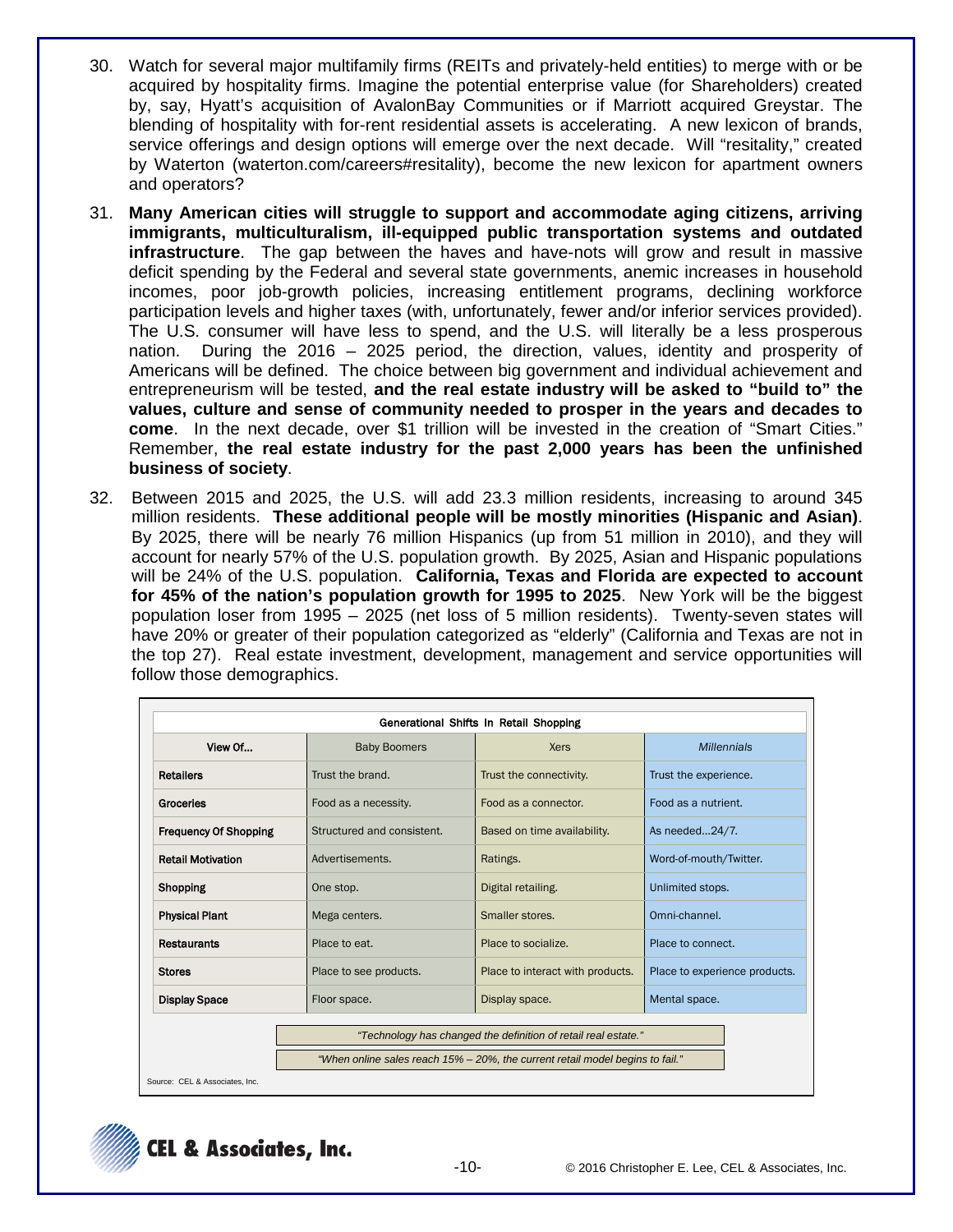33. **Online grocery sales could account for 1% or more of all grocery purchases by 2025** (each 1% of grocery Internet sales equals \$76 billion). More grocers will go out of business or consolidate to survive by 2025. Albertson's acquisition of Safeway (2,200 stores under 18 different banners); Ahold's \$29.5 billion acquisition of Belgium's Delhaize (6,500 stores); and Kroger's \$2.5 billion acquisition of Harris Teeter, among other acquisitions, are creating a handful of middlemen between the 2 million farmers and the American consumers. Owners of grocery-anchored retail centers, beware. Remember, around 40% of food is consumed away from home. In addition, **do not be surprised if Amazon controls 15% - 20% of grocery sales** (Amazon Prime Pantry, Amazon Dash and Amazon Food).

# **Closing Comments**

I hope you enjoyed these first 33 predictions. Next week we will issue the next set of predictions. The "prerequisite for motivation and success" is that anything you do mandates a vision of possibilities. What you do with these predictions could have a dramatic impact on future success.

I welcome your comments, feedback, insights and perspectives.

Regards,

Christopher Lee

*Note: This report has been prepared by CEL & Associates, Inc., who retains all rights to its content. This report may not be reproduced, distributed, and/or used in presentations or offering/fund raising prospectus/memorandums, and/or used in communications, speeches and/or presentations in its entirety or in parts without the prior written consent of CEL & Associates, Inc. You may reproduce/distribute and/or share this article with friends, colleagues and associates. Opinions and forecasts contained in this, prior and future articles may change without notice. The author encourages readers to offer comments, feedback and recommendations for further enhancement to [newsletter@celassociates.com](mailto:newsletter@celassociates.com)*

## **SPECIAL ANNOUNCEMENT**

Over the past 20 years, we have received hundreds of emails and inquiries asking us to create a weekly "one-pager" on matters of strategic importance. We are pleased to announce that **early in 2016 we will send out a weekly single-page newsletter called** *Leadership Conversation*. This will feature one topic, provide recommended strategies, include a prediction and highlight key questions to ask at your next Executive or Management Committee. The results of our pilot test with the concept and format have been very positive and we are excited for this 2016 kickoff. *Strategic Advantage***, our regular newsletter, will continue as a quarterly publication.** 

## **NEED CAPITAL OR A STRATEGIC FINANCIAL PARTNER?**

Due to an increasing number of requests from Owners and Boards of Directors to assist:

- Finding secure/stable long-term financial partners.
- Owners wishing to sell all or a portion of their company.
- **Finding a long-term source of capital to facilitate growth.**

#### *CEL & Associates, Inc. has formed:* **CEL Capital Advisors**

For small to mid-size real estate companies, including: developers, service providers, owners/operators and investors who want to secure their future, monetize enterprise value, develop succession planning, and/or accelerate growth strategies, contact **CEL Capital Advisors**. A conversation regarding your current business strategy and need for capital may provide the optimal solution. **CEL Capital Advisors** can be reached by calling 310.571.3113. (Jeff Hawkins, Managing Director)

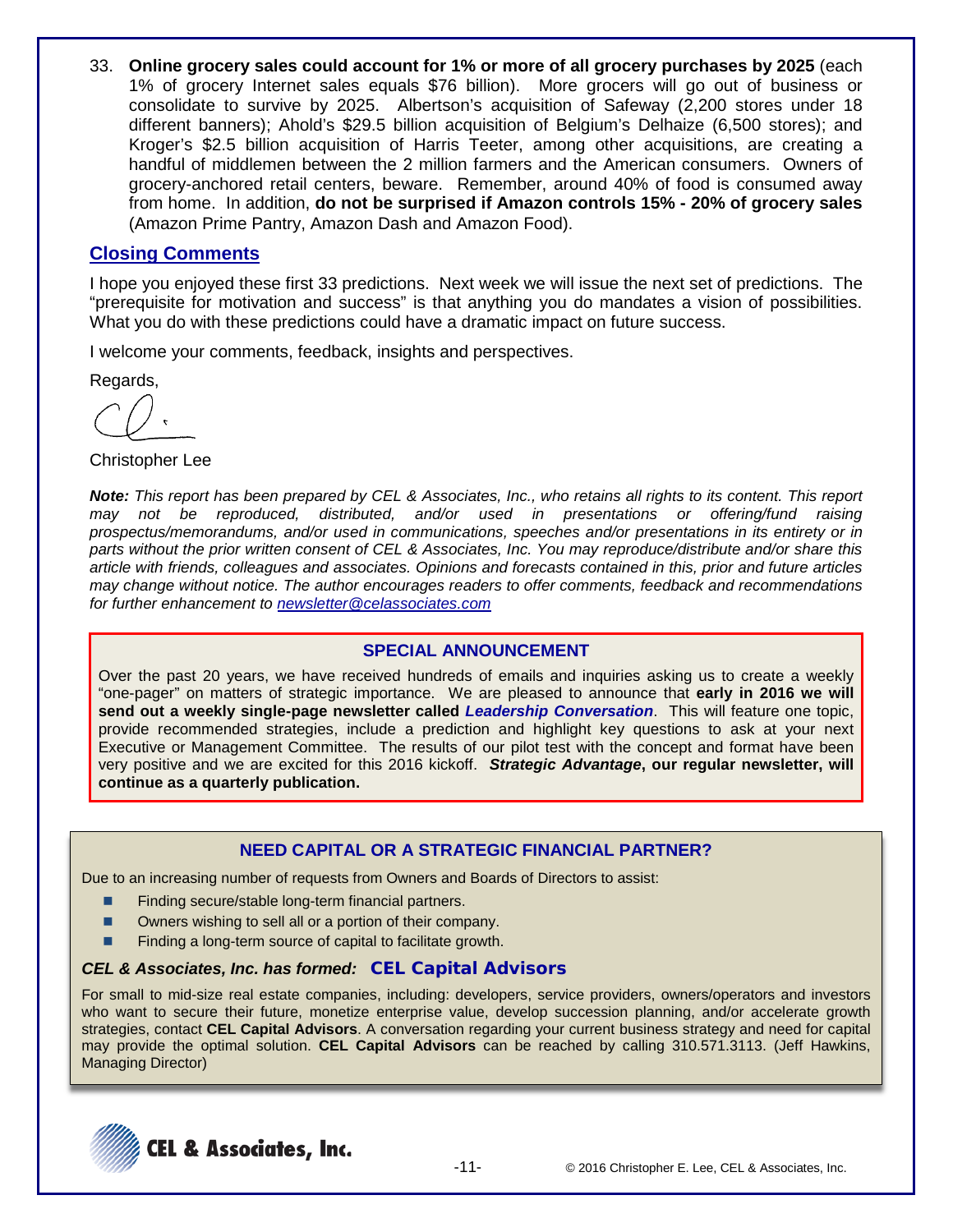*Give Us Your Opinion:* We want to hear from you and to have future issues reflect your needs and questions. Please email your comments, ideas, suggestions and insights to newsletter@celassociates.com.

*For More Information:* For more information regarding our services (Strategic Planning, Compensation, Opinion Surveys, Benchmarking, Governance/Management), please email us at newsletter@celassociates.com or call 310.571.3113.

*To Subscribe:* To subscribe to CEL & Associates, Inc. and Christopher Lee's *Strategic Advantage* newsletter with ongoing insights, opinions and forecasts regarding issues, trends and opportunities within the real estate industry, please email us at newsletter@celassociates.com with *"Subscribe"* in the Subject line and provide your full contact information.

*To Change Your Contact Information***:** Please email us at newsletter@celassociates.com with *"Change Contact Information"* in the Subject line and include your new contact information.

#### **SPREAD THE WORD**

If you enjoy reading *Strategic Advantage* and over the past 20 years have benefited or received value from our insights and recommendations, perhaps your friends, business associates, other members of your team or industry peers will also enjoy it.

You can provide them with an individual subscription by several options:

- Click here: "**[Sign Up](http://newsletter.celassociates.com/)**" and fill in their contact info
- Forward this link to them **http://newsletter.celassociates.com**
- If for multiple people, send us an email with a list of their individual contact info and email address

Today there are nearly 14,000 readers of *Strategic Advantage*…spread the word.

**Disclaimer:** The opinions, forecasts, information and insights presented in this article are of a general nature and do not constitute the provision of investment, management or economic advice to any person, organization or governing board, and this article does not contain any recommendation(s) to buy, sell and/or invest in any security, real estate asset, fund or adopt as an element of any investment strategy. Opinions and forecasts expressed herein are subject to change without notice. Relevant information was obtained from sources deemed reliable. Such information is not guaranteed as to its accuracy.

*Prior Newsletters: If you would like to download prior newsletters, please go to the following links.*

*Millennials Will Have A Dramatic Impact On Real Estate!*

http://www.celassociates.com/onlinenewsletter/MillennialsImpactOnRealEstate-SA-K091215.pdf

*The 6 Ps For Success*

http://www.celassociates.com/onlinenewsletter/The6PsForSuccess-SA-K042615.pdf

*It's All About Jobs*

http://www.celassociates.com/onlinenewsletter/ItIsAllAboutJobs-SA-K111214.pdf

*The Future Of Retail Real Estate…A Tsunami Of Change Is Underway*

<http://www.celassociates.com/onlinenewsletter/FutureOfRetail-SA-K051914.pdf>

*Succession Planning Must Begin…Now!*

http://www.celassociates.com/onlinenewsletter/SuccessionPlanning-SA-K041114.pdf

*The Future Of The Office Sector*

http://www.celassociates.com/onlinenewsletter/TheFutureOfTheOfficeSector-SA-K062013.pdf

*Breaking Strategic Gridlock*

http://www.celassociates.com/onlinenewsletter/BreakingStrategicGridlock-SA-K041713.pdf

*The Great Generational Divide*

http://www.celassociates.com/onlinenewsletter/TheGreatGenerationalDivide-SA-K091812.pdf

*Becoming A Customer-Centric Company*